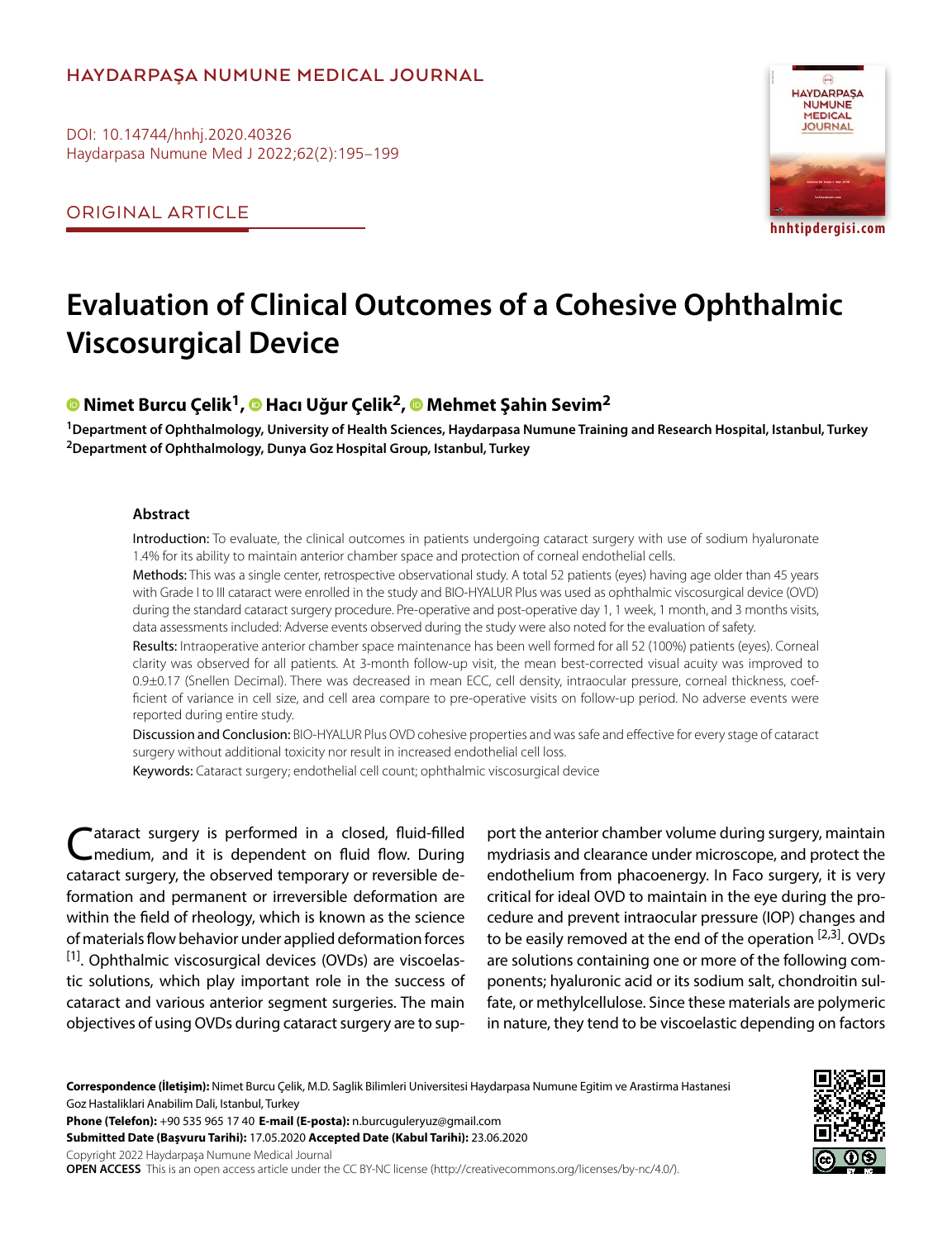such as their properties, concentration, molecular weight, and molecular architecture, as well as interactions between the molecules in the solution  $[4]$ .

Balazs et al.<sup>[5]</sup> have first introduced the OVDs in ophthalmic surgeries in 1982. Since then, it has been used extensively in anterior segment surgeries, mostly in cataract surgery with Faco. OVDs are classified as cohesive and dispersive OVDs. Cohesive OVDs are further divided into three types: Viscoadaptive, higher viscosity cohesive, and lower viscosity cohesive. Dispersive OVDs are divided into two types: Higher viscosity and lower viscosity dispersives [4]. Cohesive OVDs are useful in creating and maintaining space in the anterior chamber, which are relatively easy to remove as a bolus at the end of surgery, because cohesive nature tend to hold together as a mass [5,6].

BIO-HYALUR Plus (Sodium hyaluronate 1.4%, Biotech Vision Care, Ahmedabad, India) is a novel OVD, with the properties; viscous cohesive behavior, 1.4% concentration of sodium hyaluronate, bacterial fermentation origin, 2.8–3.2 million dalton molecular weight, 400000 mPas viscosity at zero shear at 25°C, 270–400 mOsmol/kg osmalarity, and 6.8–7.6 PH value at Celsius degrees.

The purpose of this study was to assess the safety, stability, and efficacy of BIO-HYALUR Plus OVD which showed cohesive properties for its ability to protect the corneal endothelial cells and to maintain anterior chamber space in patients during Faco cataract surgery.

## **Materials and Methods**

### **Study Design and Participants**

This was an observational, retrospective study to evaluate clinical outcomes related to protection of corneal endothelial cells and the ability to maintain anterior chamber space with BIO-HYALUR Plus OVD in patients undergoing routine cataract surgery in a university research and education hospital, ophthalmology department. The study was approved by the Local Ethics Committee and performed in accordance with the Declaration of Helsinki.

All the patients, who applied to one skilled surgeon (MSS) cataract clinic for surgery between October 2015 and April 2016, were screened. Total 52 patients who met the following inclusion criteria were included in the study: Unilateral/bilateral diagnosed cataract, patients with age ≥45 years, patients who had undergone surgery for grade 1–3 cataract and used BIO-HYALUR Plus OVD as OVD, and patients who have been followed up for 3 months. Patients who had any of the following criteria were excluded from

the study: Patients treated for brown, brunescent, and traumatic or subluxated cataract; patients who had corneal endothelial disease, that is, endothelial cell count <2,000 cells/mm2; patients who had glaucoma, pseudoexfoliation syndrome with glaucoma, iris atrophy, and proliferative diabetic retinopathy at the time of surgery; and patients who had undergone previous intraocular or corneal surgery and participation in any other clinical study.

#### **Surgical Technique**

All procedures were performed under topical anesthesia with proparacaine hydrochloride 0.5% (Alcaine 1, Alcon Labs Inc, Fort Worth, TX). Standard pre-operative medications were tropicamide 0.5% (Tropamide 1, Bilim Ilac, Istanbul, Turkey), phenylephrine hydrochloride 0.25% (Mydfrin 1, Alcon Labs Inc, Fort Worth, TX), and nepafenac 0.1% ophthalmic suspension (Nevanac 1, Alcon Labs Inc., Fort Worth, TX) 1 h before surgery for pupillary dilation. One main 2.8 mm and 2 side port clear corneal incision was made. BIO-HYALUR Plus OVD was injected to protect the endothelium. A central, continuous, and curvilinear capsulorhexis, approximately 5.5 mm in diameter was created. Phacoemulsification was performed using INFINITI Vision System (Alcon Laboratories, Inc, Fort Worth, TX). BIO-HYALUR Plus OVD was injected to form the anterior chamber before intraocular lens (IOL) implantation. The aspheric monofocal IOL was then implanted in the capsular bag. BIO-HYALUR Plus OVD was aspirated and anterior chamber was irrigated with BSS solution. The main and side entries were irrigated and checked with sponge for aqueous humor leakage from anterior chamber.

#### **Study Procedure**

The data collected during procedure included space maintenance, effective, and total phaco time and power. Noncontact specular microscopes such as the Konan NSP-9900 capture sharp images with sufficient magnification for reliable Endothelil Cell Dansity (ECD) determination or morphometric analysis. The fixed-frame method for determine ECD allows quantitative analysis of cell structure, including ECD, coefficient of variation (CV), and percentage of hexagonal cells. IOP was measured through Goldmann applanation tonometry.

Data collected from pre-operative, post-operative Day 1, 1 week, 1 month, and 3 months visits, assessments included: Best-corrected visual acuity (BCVA) tested with ETDRS charts at 4 m, endothelial cell count, corneal thickness, CV in cell size, cell area, cell density with Cell Check (Konan Medical, California, USA), and IOP.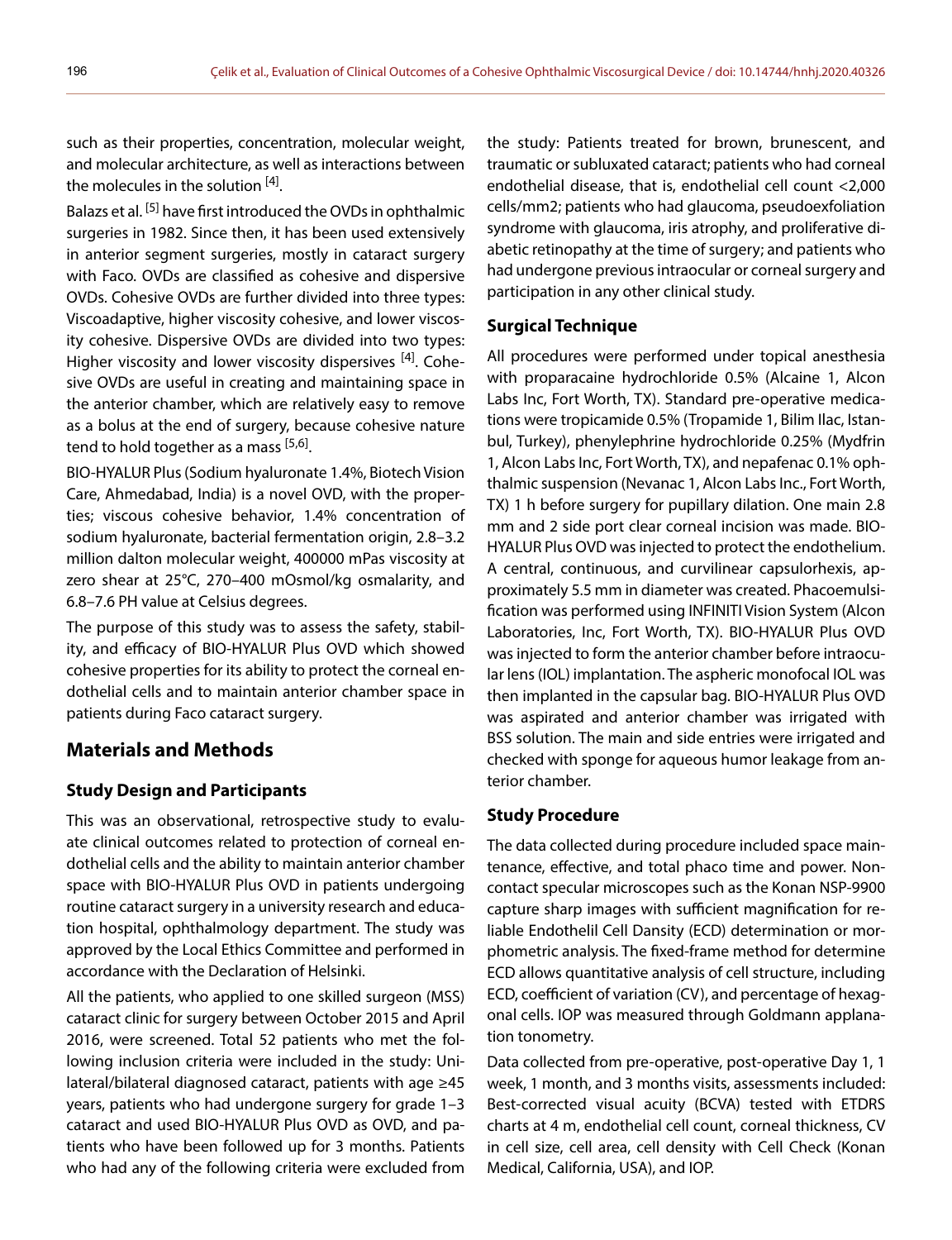endothelial cell count (cells/mm<sup>2</sup>)

 $\mathbf{0}$  $-1$  $-2$ 

 $-3$ 

 $-4$ 

 $-5$  $-6$  $-7$  $-8$ Mean e  $-9$ 

#### **Statistical Considerations**

All statistical analyses were performed using the Statistical Package for the Social Sciences (Chicago, Illinois, USA) version 20.0. For the statistical analysis mean, standard deviation (SD) and frequency of the variables were used. The normality of the data was confirmed using the Kolmogorov-Smirnov test. The independent Student t-test was used to compare variables between groups. p<0.05 were considered significant.

#### **Results**

Total 52 patients (eyes) were enrolled in the study and included in analysis. Mean age of patients enrolled in the study (age)  $(\pm SD)$  was 65.6  $(\pm 12.25)$  years. Out of 52 patients, 20 (38.46%) and 32 (61.54%) were male and female, respectively. Phacoemulsification was performed without complication in 100% of the eyes. There were no posterior capsule ruptures, no increase in vitreous pressure, no issues in IOL implantation, no uveitis, and no endophthalmitis. Intraoperative evaluation revealed that the anterior chamber was well formed in all 52 (100%) patients. The mean phaco time was 1.9±0.1 min, the mean phaco power was  $25.3\% \pm 1.2\%$ , and the mean equivalent phaco time was  $0.29 \pm 0.02$  min.

Mean change in endothelial cell count from pre-operative visit (cell/mm<sup>2</sup>) (±SD) was −82.9±56.16 (−3.1%), −111.2±63.61 (−4.2%) and −130.2±74.11 (−4.9%) cell/ mm2, respectively, at 1 week, 1 month, and 3 months postoperatively. Statistical significant difference (p<0.0001) was observed from pre-operative visit to all post-operative visits. Figure 1 shows mean percent decrease from pre-operative visit.

Mean corneal thickness (micron) (±SD) was 556.5±49.39, 560.6±49.11, 556.6±53.35, and 544.7±48.39, respectively, at pre-operative visit and 1 week, 1 month, and 3 month postoperatively. The mean change in corneal thickness was statistically significant (p=0.0026) at 3 month postoperatively.

Mean IOP (mmHg) (±SD) was 16.7±2.52, 16.6±3.43, 14.8±2.63, 14.4±2.80, and 13.4±2.31, respectively, for preoperative, Day 1, week 1, month 1, and month 3 postoperatively (Fig. 2). Mean change in IOP from pre-operative visit to all post-operative visits was −0.1±3.09, −1.9±2.80, −2.3±2.59, and −3.2±2.13 mm Hg, respectively, at Day 1, 1 week, 1 month, and 3 months postoperatively, which was statistically significant (p<0.0001) from week 1 onward.

Corneal clarity was observed for all 52 (100%) study patients. Mean BCVA (decimal) (±SD) was 0.9±0.21, 0.9±0.21,

Figure 1. Mean percent change in endothelial cell count (cells/mm<sup>2</sup>). PO: Post Operative.

PO Month 1 Visit

 $-4.2$ 

Mean Percent Change Endothelial Cell Count (cells/mm<sup>2</sup>)

 $-3.1$ 

PO Week 1



**Figure 2.** Intraocular pressure (mmHg) changes. PO: Post Operative.

and 0.9±0.17, respectively, at 1 week, 1 month, and 3 month postoperatively. Mean of CV in cell size  $(\%)$  ( $\pm$ SD) was 33.8±6.76, 33.2±5.79, 32.8±4.96, and 31.2±2.15, respectively at pre-operative visit and 1 week, 1 month, and 3 month postoperatively. Mean cell area (um2) (±SD) was 381.3±28.66, 382.0±27.26, 380.9±32.25, and 367.5±39.61, respectively, at pre-operative visit and 1 week, 1 month, and 3 month postoperatively. Mean number of cells analyzed (cell/mm2), which was 140.0±11.26, 137.4±11.69, 135.5±12.79, and 135.6±12.58 at pre-operative, 1 week, 1 month, and 3 months postoperatively, respectively. No adverse events or adverse device effects were reported in this study.

#### **Discussion**

OVDs maintain adequate intraocular space and stabilize ocular tissue during the operation, especially in the stages of capsulorhexis and IOL implantation  $[7,8]$ . OVDs also facilitate any surgical maneuvers and decrease the possible damage of the corneal endothelium due to surgical trauma  $[9,10]$ . They are also considered to inhibit the formation of free radicals, which negatively affect the corneal endothelium during phacoemulsification [11,12]. Dispersive OVDs have the ability to coat intraocular structures with their lower viscosity, and this provide to stay in place during the

 $-4,9$ 

PO Month 3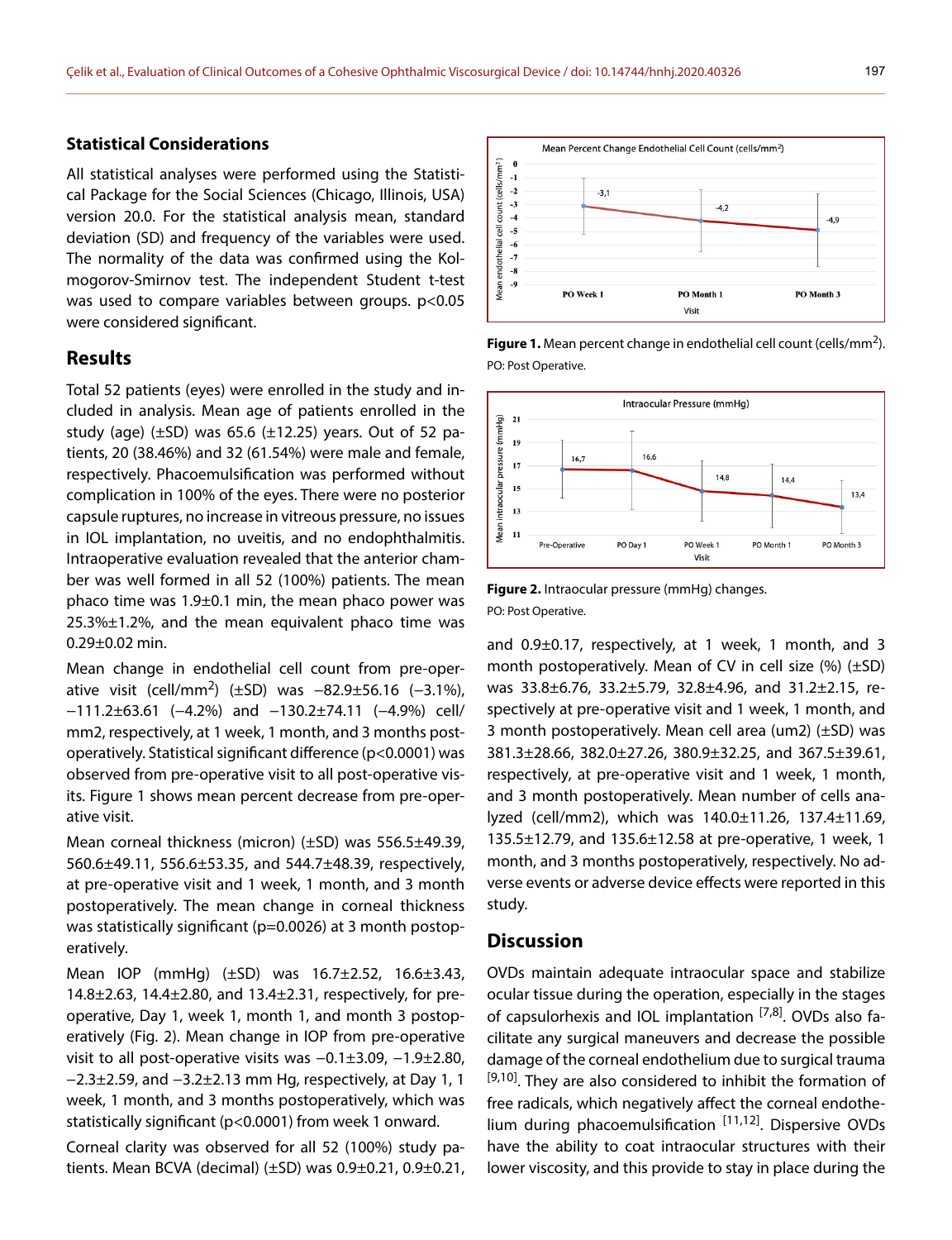fluidics of phacoemulsification surgery. Due to these properties, removal of dispersive OVDs requires more effort at the end of surgery. Common dispersive OVDs include Healon D (AMO), Viscoat (Alcon), and OcuCoat (B and L). Cohesive OVDs are able to pressurize the eye and create space with their higher viscosity, and this is important for the easy IOL insertion. They are ideal for flattening the anterior capsule to facilitate capsulorrhexis creation or for deepening a shallow anterior chamber since they are more viscous and solid. Cohesive OVDs tend to stick together. This makes easy removal, they are ideal products to use during capsulorrhexis creation and during IOL insertion. Common cohesive OVDs include Healon (AMO), Healon GV (AMO), Provisc (Alcon), and Amvisc (B and L)  $[6,13,14]$ . BIO-HYALUR Plus OVD has cohesive properties; however, we use it on all steps during the cataract surgery and successfully completed all the steps without any adverse effect.

In routine cataract and anterior segment surgery practice, corneal endothelial cell loss still remains a well-known, undesirable side-effect that may, and negatively affect patients' post-operative visual outcomes. In different studies which studied endothelial cell changes, were reported between 0.3% and 20.32%  $^{[15-17]}$ . In our study, we observed the mean endothelial cell count was slightly decreased on post-operative period. However, this change was near the low end of ranges found in before.

OVDs should also be able to be easily removed from the anterior chamber at the end of surgery and should have little effect on post-operative IOP rise  $[14]$ . In the literature, it is recognized that cataract surgery can help lower IOP, because due to the increased angle opening permitted by the thin IOL as compared with the much thicker lens with cataract. However, there can be fluctuations in the IOP after cataract surgery. Residual OVD left in the eye can clog the trabecular meshwork, leading to a transient elevation in post-operative IOP, particularly in the early post-operative period <sup>[14]</sup>. In our study, no significant IOP spike was observed till 24 h post-surgery. However, there was statistically significant decrease in IOP from pre-operative visit to post-operative visits, which are compatible with previous results. Furthermore, none of the patients had IOP ≥30 mm Hg, and there was no need for second surgery to clean OVD from anterior chamber during the entire follow-up period.

One key attribute of OVD is the protection of corneal endothelial cells during cataract surgery. Our study showed successfully the protective properties while utilizing BIO-HYALUR Plus OVD for endothelial cells, among its other functions. The data gathered on general and ocular health,

IOP, endothelial cell density, and corneal pachymetry were able to conclusively demonstrate safety of OVD. No adverse events or adverse device effects reported in this study. However, lack of comparison group and short follow-up time were our two important limitations. We thought larger patients group with different subgroups comparison mighty enlight more information about the efficacy.

## **Conclusion**

The BIO-HYALUR Plus OVD was evaluated safe and effective for stages of Faco cataract surgery without any additional toxicity nor results in increase endothelial cell loss.

**Ethics Committee Approval:** This study was approved by the ethics committee of Haydarpasa Numune Training and Research Hospital.

**Peer-review:** Externally peer-reviewed.

**Authorship Contributions:** Concept: N.B.C.; Design: N.B.C.; Data Collection or Processing: N.B.C.; Analysis or Interpretation: H.U.Ç.; Literature Search: N.B.C.; Writing: N.B.C.

**Conflict of Interest:** None declared.

**Financial Disclosure:** The authors declared that this study received no financial support.

#### **References**

- 1. Benjamin L. Fluidics and rheology in phaco surgery: What matters and what is the hype? Eye (Lond) 2018;32:204-9. [CrossRef]
- 2. Tognetto D, Cecchini P, Ravalico G. Survey of ophthalmic viscosurgical devices. Curr Opin Ophthalmol 2004;15:29-32. [CrossRef]
- 3. Modi SS, Davison JA, Walters T. Safety, efficacy, and intraoperative characteristics of DisCoVisc and Healon ophthalmic viscosurgical devices for cataract surgery. Clin Ophthalmol 2011;5:1381–9. [CrossRef]
- 4. Arshinoff SA, Jafari M. New classification of ophthalmic viscosurgical devices--2005. J Cataract Refract Surg 2005;31:2167– 71. [CrossRef]
- 5. Balazs EA. Use of hyaluronic acid in eye surgery. Annee Ther Clin Ophtalmol 1982;33:95–110. [Article in French]
- 6. Pandey S, Thakur J, Werner L, Izak A, Apple D. Update on ophthalmic viscosurgical devices. In: Agarwal S, Agarwal A, Agarwal A, editors. Phacoemulsification. 3rd ed. Boca Raton, FL: Taylor and Francis; 2004. p.179–95. [CrossRef]
- 7. Bissen-Miyajima H. Ophthalmic viscosurgical devices. Curr Opin Ophthalmol 2008;19:50–4. [CrossRef]
- 8. Miller KM, Colvard DM. Randomized clinical comparison of Healon GV and Viscoat. J Cataract Refract Surg 1999;25:1630– 6. [CrossRef]
- 9. Tetz MR, Holzer MP, Lundberg K, Auffarth GU, Burk RO, Kruse FE. Clinical results of phacoemulsification with the use of Healon5 or Viscoat. J Cataract Refract Surg 2001;27:416–20.
- 10. Holzer MP, Tetz MR, Auffarth GU, Welt R, Völcker HE. Effect of